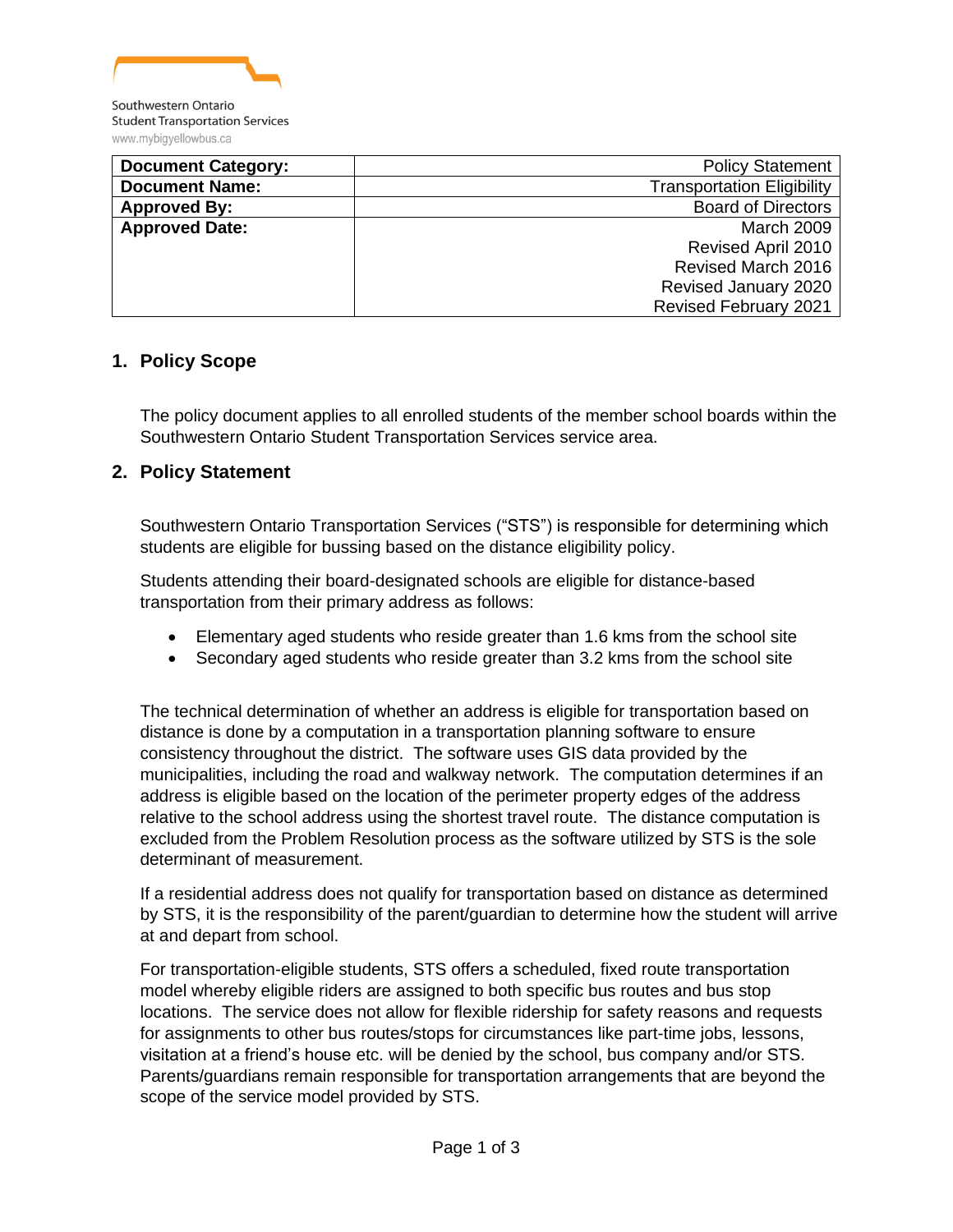

# **3. Policy Action Items**

- 1. A bus registration form must be completed for each student. STS will review the request to ensure that the student is eligible for transportation and that all terms and conditions are met prior to transportation being assigned.
- 2. STS will plan home to school transportation based on the student's **primary address** registered with the school board and to their board-designated school. A student can only have one primary address. The primary address must be transportation eligible as established in the STS software. \*
- 3. Students who are eligible for transportation may have one (1) additional **secondary address** for caregiving reasons or joint custody arrangements. \*
- 4. Elementary-aged students who are ineligible for transportation but who attend a daycare facility or home daycare where the daycare address is eligible for transportation may apply for a **vacant seat.** \*

### **4. Terms and Conditions \***

- Changes to the **primary address** must be done through the school prior to transportation being assigned or changed for the student.
- Service to and from a **secondary address** is an exception. The secondary address must be eligible for transportation to the school and no new bus stops or service will be added.
- When the secondary address is used for caregiving purposes, both the primary address and secondary address may be used on the same day, but on a consistent schedule for the entire week. For example, the student may be picked up each morning at the secondary address bus stop and dropped of at the end of the day at the primary address bus stop.
- Secondary addresses for joint custody are complex based on the individualized nature of custodial agreements. Refer to the **Secondary Address for Joint Custody Bussing** policy.
- Because **secondary addresses** and **vacant seat requests** are exceptions to transportation eligibility, supplemental application forms are mandatory. The forms contain submission deadlines and other specific terms and conditions unique to the nature of the request which must be met before STS considers the request. Forms that do not meet the deadline or other terms and conditions will be rejected by STS.

## **5. Forms**

Bus Registration Form

Request for Joint Custody Transportation – Secondary Students

Request for Joint Custody Transportation – Elementary Students